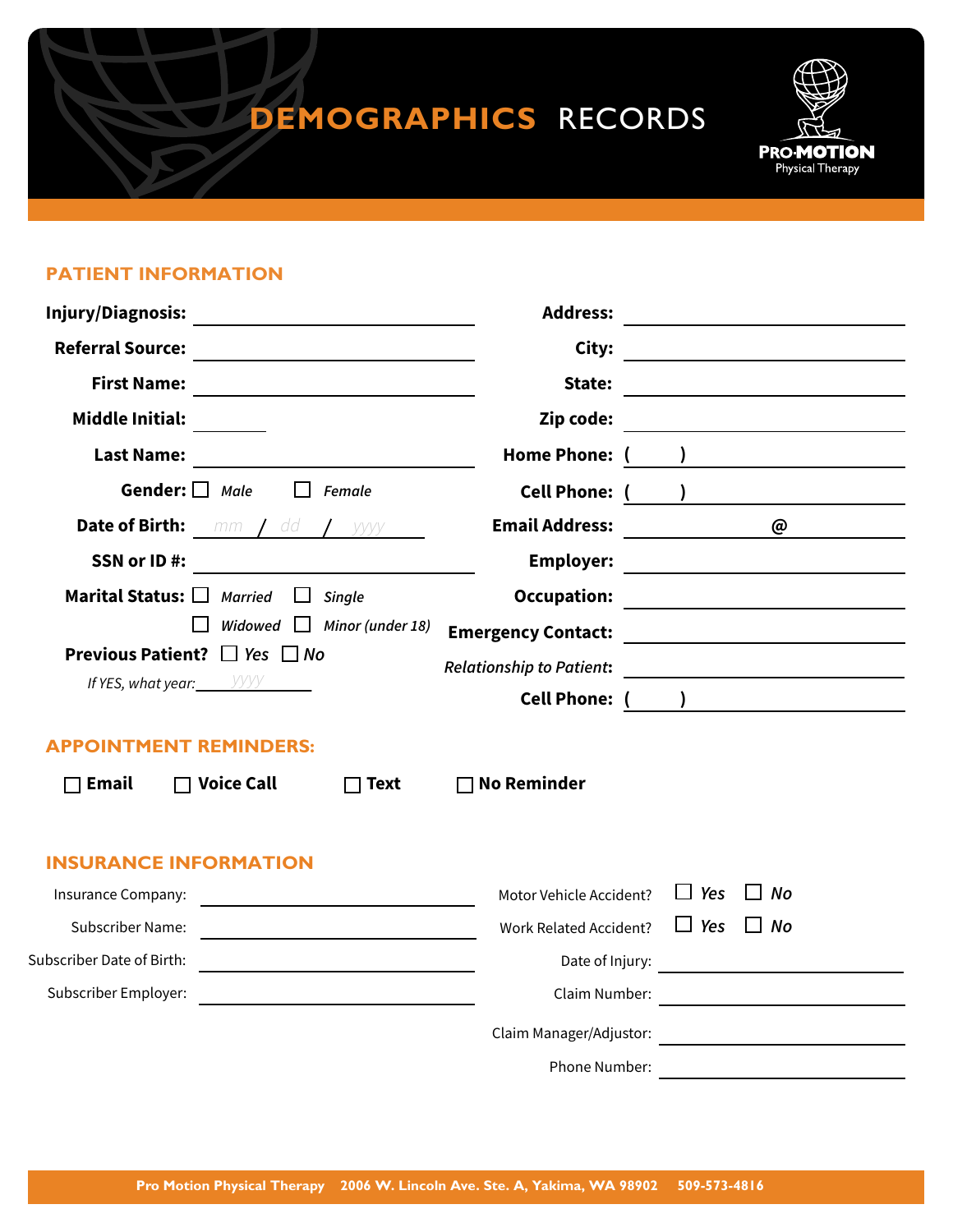

#### **AUTHORIZATION FOR TREATMENT**

I voluntarily consent to physical therapy care encompassing evaluation and treatment procedures. I acknowledge that no guarantees have been made to me about the results of the exam and/or treatments to be provided in this healthcare facility. I authorize Pro-Motion Phyiscal Therapy to provide such treatment. **INITIALS**

#### **PAYMENT AUTHORIZATION**

I request that payment be made on my behalf to Pro-Motion Physical Therapy for services furnished to me by Pro-Motion Physical Therapy. I authorize Pro-Motion Physical Therapy to release to the Centers for Medicare & Medicaid Services and its agents, any state Medicaide agency, and any other third party payor all medical or other information that is needed to determine the benefits payable for health services. I agree to pay the charges for the care and treatment rendered to me that are not covered by insurance including any reasonable collection fees required to collect delinquent accounts.

#### **MY HEALTHCARE PROVIDER, INSURER, OR PLAN MAY REQUIRE A PHYSICIAN REFERRAL OR PRIOR AUTHORIZATION AND I MAY BE OBLIGATED FOR PARTIAL OR FULL PAYMENT OF PHYSICAL THERAPY SERVICES RENDERED. INITIALS**

### **RECORD RELEASE**

I hereby authorize Pro-Motion Physical Therapy to release any/all medical information acquired in the course of treatment to myself, my insurance company, employer, or other healthcare agencies, professionals, or persons who may provide healthcare services deemed necessary for continuing my medical care. **INITIALS**

Please also release medical information regarding my physical therapy care to the following individual(s) (i.e., family members, coaches, trainers, etc.). It is not necessary to list physicians or insurance companies here.

**NAME RELATIONSHIP PHONE NUMBER**

### **HIPAA PRIVACY POLICY**

I have been provided a copy of the HIPAA Privacy Policy for review and know that if I would like a copy of it to keep, I have requested one.

## **CANCEL/NO SHOW POLICY**

I have read and understand Pro-Motion Physical Therapy's Cancellation and No Show Policy and know that if I would like a copy of it to keep, I have requested one.

**As part of working with my insurance carrier, I recognize that Pro-Motion Physical Therapy may be provided with information about my insurance coverage and that on occasion Pro-Motion Physical Therapy may share some of this information with me. However, I understand and acknowledge that Pro-Motion Physical Therapy is not responsible for the accuracy of any insurance coverage information shared with me, and that I am solely responsible for reviewing my insurance plan documents and/or working with my insurance carrier to determine the scope and details of any available insurance coverage. By signing below, I agree that I am responsible for the bill for any services rendered for myself or the patient for whom I am signing.** 

# **PATIENT PRINTED NAME: DATE:**

#### **PATIENT/REPRESENTATIVE/ PARENT/LEGAL GUARDIAN SIGNATURE:**

*IF SIGNED BY PATIENT REPRESENTATIVE OR PARENT/LEGAL GUARDIAN, INDICATE RELATIONSHIP TO PATIENT:*

### **INITIALS**

## **INITIALS**

**PRO-MOTION** Physical Therapy

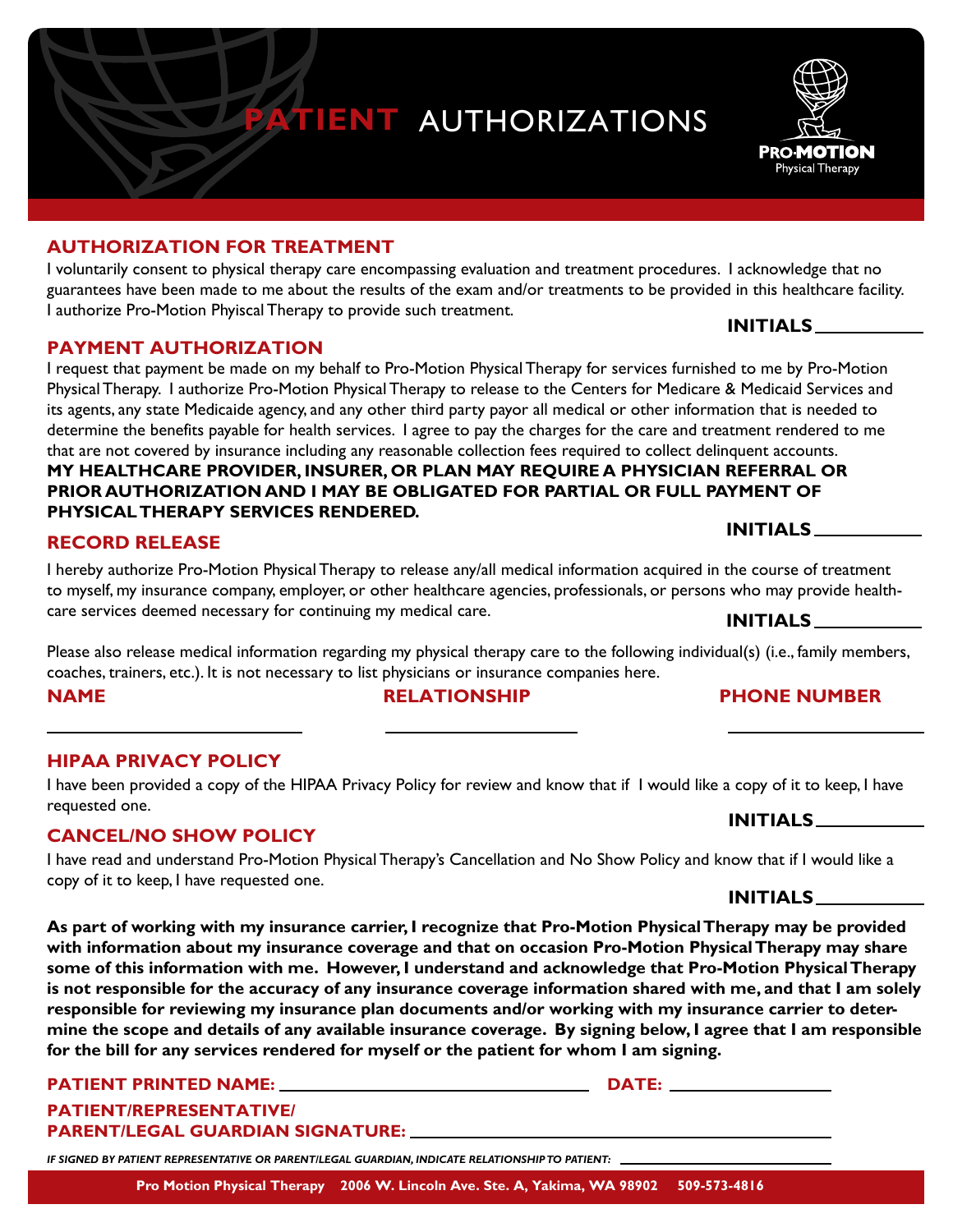# **PATIENT INTAKE**  QUESTIONNAIRE



|                                                                                                         |                                                                                                                   | Patient Name: Name: Name: Name: Name: Name: Name: Name: Name: Name: Name: Name: Name: Name: Name: Name: Name: Name: Name: Name: Name: Name: Name: Name: Name: Name: Name: Name: Name: Name: Name: Name: Name: Name: Name: Name |                                                       |                                                      | Height: Weight: _______       |  |  |
|---------------------------------------------------------------------------------------------------------|-------------------------------------------------------------------------------------------------------------------|--------------------------------------------------------------------------------------------------------------------------------------------------------------------------------------------------------------------------------|-------------------------------------------------------|------------------------------------------------------|-------------------------------|--|--|
|                                                                                                         | <b>ABOUT YOUR CURRENT COMPLAINT:</b>                                                                              |                                                                                                                                                                                                                                |                                                       |                                                      |                               |  |  |
| Ι.                                                                                                      |                                                                                                                   | What is the issue or reason for your visit today? ______________________________                                                                                                                                               |                                                       |                                                      |                               |  |  |
| 2.                                                                                                      |                                                                                                                   | When did this begin? Date: _______________ Has it recently worsened? Yes                                                                                                                                                       |                                                       | <b>No</b>                                            | Date: $\_\_$                  |  |  |
| 3.                                                                                                      |                                                                                                                   | Please let us know about your current situation                                                                                                                                                                                |                                                       |                                                      |                               |  |  |
|                                                                                                         |                                                                                                                   | I can't or am unable to $\qquad \qquad$                                                                                                                                                                                        |                                                       |                                                      |                               |  |  |
|                                                                                                         |                                                                                                                   |                                                                                                                                                                                                                                |                                                       |                                                      |                               |  |  |
|                                                                                                         |                                                                                                                   |                                                                                                                                                                                                                                |                                                       |                                                      |                               |  |  |
| 4.                                                                                                      | Draw areas of symptoms on body diagram below.<br>Please rate your pain. (on the scale of 0-10 place a check mark) |                                                                                                                                                                                                                                |                                                       |                                                      |                               |  |  |
|                                                                                                         | no pain                                                                                                           | moderate pain                                                                                                                                                                                                                  | severe pain                                           |                                                      |                               |  |  |
|                                                                                                         |                                                                                                                   | $\overline{2}$<br>$\overline{\mathbf{3}}$<br>$\overline{7}$<br>$\overline{4}$<br>5 <sub>1</sub><br>$6\overline{6}$                                                                                                             | 8<br>9<br>10                                          |                                                      |                               |  |  |
|                                                                                                         | Currently.   0   1                                                                                                | $\overline{4}$<br>$\overline{5}$<br>$2^{\circ}$<br>$\frac{1}{3}$<br>$6\phantom{.}6$<br>$\overline{7}$                                                                                                                          | 8<br>9<br>$\overline{10}$                             |                                                      |                               |  |  |
|                                                                                                         |                                                                                                                   | $2 \mid 3$<br>5<br>$\overline{4}$<br>7 <sup>7</sup><br>$6\overline{6}$                                                                                                                                                         | 8<br>9<br>$\overline{10}$                             | χI                                                   |                               |  |  |
|                                                                                                         | <b>ABOUT YOUR GENERAL HEALTH</b>                                                                                  |                                                                                                                                                                                                                                | MN                                                    | hw, <sub>wy</sub>                                    | 9 N                           |  |  |
|                                                                                                         |                                                                                                                   |                                                                                                                                                                                                                                |                                                       |                                                      |                               |  |  |
| 5.                                                                                                      |                                                                                                                   | Rate your general health status. (please circle one)                                                                                                                                                                           |                                                       |                                                      |                               |  |  |
|                                                                                                         | Good                                                                                                              | Fair<br>Poor                                                                                                                                                                                                                   |                                                       |                                                      |                               |  |  |
| 6.                                                                                                      |                                                                                                                   | Please check all medical conditions you have or have had.                                                                                                                                                                      |                                                       |                                                      |                               |  |  |
|                                                                                                         | <b>Behavioral</b>                                                                                                 | <b>Musculoskeletal</b>                                                                                                                                                                                                         | Neurological                                          | <b>Systemic</b>                                      | $\Box$ Currently pregnant     |  |  |
|                                                                                                         | $\Box$ Anxiety<br>$\Box$ Depression                                                                               | $\Box$ Arthritis<br>$\Box$ Fibromyalgia                                                                                                                                                                                        | $\Box$ Alzheimer's                                    | $\Box$ Current infection<br>$\Box$ Diabetes Mellitus | $\Box$ None                   |  |  |
|                                                                                                         | $\Box$ Tobacco Use                                                                                                | $\Box$ Fracture or suspected fracture                                                                                                                                                                                          | □ Cauda equina syndrome<br>Cerebral vascular accident | $\Box$ Type 1                                        | $\Box$ Other (please specify) |  |  |
|                                                                                                         | Cardiovascular                                                                                                    | Muscular dystrophy                                                                                                                                                                                                             | $\Box$ Huntington's                                   | $\Box$ Type II                                       |                               |  |  |
|                                                                                                         | $\Box$ Cardiovascular disease                                                                                     | $\Box$ Osteoarthritis                                                                                                                                                                                                          | $\Box$ Parkinson's                                    | $\Box$ History of cancer                             |                               |  |  |
|                                                                                                         | $\Box$ High blood pressure                                                                                        | $\Box$ Rhematoid Arthritis<br>$\Box$ Gout                                                                                                                                                                                      | $\Box$ Traumatic brain injury<br>$\Box$ Dizzy Spells  | $\Box$ Immunosuppression<br>$\Box$ Lupus             |                               |  |  |
|                                                                                                         | $\Box$ Pacemaker                                                                                                  | $\Box$ Osteoporosis                                                                                                                                                                                                            | $\Box$ Multiple Sclerosis                             | $\Box$ Obesity                                       |                               |  |  |
| Peripheral Vascular Disease<br>□ High Cholesterol                                                       |                                                                                                                   |                                                                                                                                                                                                                                | $\Box$ Seizures                                       | Autoimmune Disease                                   |                               |  |  |
|                                                                                                         | Gastrointestinal                                                                                                  | Pulmonary                                                                                                                                                                                                                      | <b>Urogenital</b>                                     | type:<br>$\Box$ Hepatitis                            |                               |  |  |
| □ Stomach Ulcers<br>□ Irritable Bowel Syndrome<br>$\Box$ Crohn's Disease<br>$\Box$ Gallbladder Problems |                                                                                                                   | $\Box$ Asthma                                                                                                                                                                                                                  | $\Box$ Incontinence                                   | $\Box$ HIV/AIDS                                      |                               |  |  |
|                                                                                                         |                                                                                                                   | $\Box$ Emphysema<br>$\Box$ COPD                                                                                                                                                                                                |                                                       | Kidney Disease<br>□ Thyroid Disease                  |                               |  |  |
|                                                                                                         |                                                                                                                   |                                                                                                                                                                                                                                |                                                       | $\Box$ Tuberculosis                                  |                               |  |  |
|                                                                                                         |                                                                                                                   |                                                                                                                                                                                                                                |                                                       |                                                      |                               |  |  |
| 7.                                                                                                      | Please list any previous surgeries:                                                                               |                                                                                                                                                                                                                                |                                                       |                                                      |                               |  |  |

8. What goals can we help you achieve?